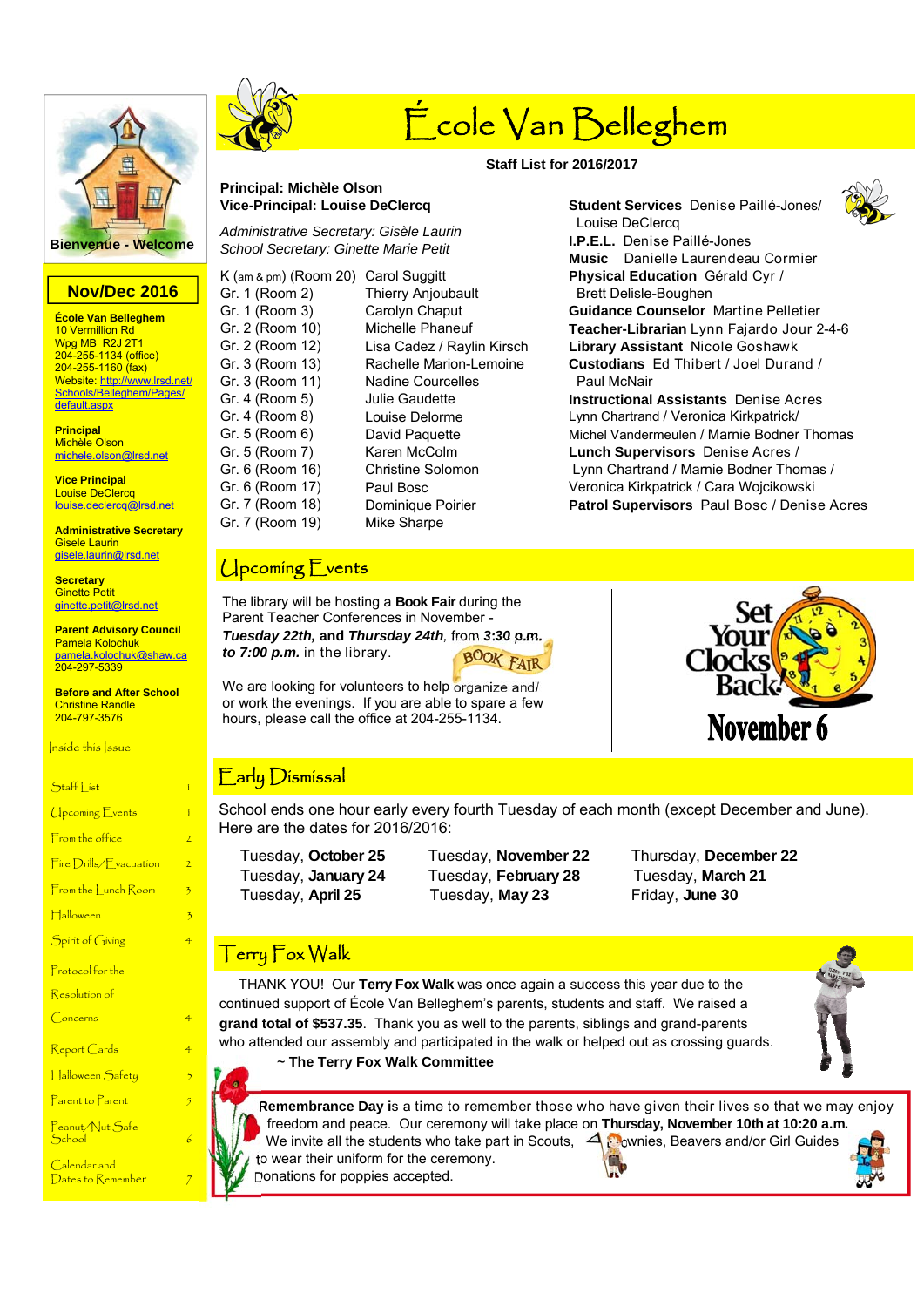

### **Visitors to the School**

 All visitors must report to the Office and require an identification tag (obtained from the office).

 If you need to pick up your child before school ends, please visit the office and we will call your child to you.

 If you are dropping anything off for your child, (lunch kit, backpack, extra clothes, permission forms, etc.) please **leave it with the office staff** and we will contact the classroom.

*This helps eliminate class disruption.*

**\* Volunteers** If you are volunteering in your child's classroom, please stop at the office to sign in FIRST.

> *Thank you for your cooperation in this matter.*



**Safety Around Lakes and Streams** 

As concerned parents, please review with your child/children the imminent dangers

of playing near lakes and streams and remind them of precautionary measures to be followed.



# Fire Drills and **F** vacuation

 The safety of our students and staff is of upmost importance at all times. Our school division has created and follows Policy EBCA - Emergency Preparedness Plan including a Fire Safety Plan and an Emergency Response Guide.

 In order to ensure that we are all prepared in the case of an emergency, there are several procedures that are followed on a yearly basis, including:

### **Attendance**

 If your child is to be absent from school, you are asked to phone the school office at 255-1134 before 8:30 a.m. If not, you will be contacted to verify the reason for your child's absence. This callback system is in place to ensure your child's safety.

 Your cooperation in informing the school of your child's absence is greatly appreciated.

 We ask that you send a note to your child's teacher when your child is to be

absent for appointments.

 *\* A note is also required if your child is not taking the bus as usual or if your child generally stays for lunch but will be leaving the school (with proper supervision).* 

### **Emergencies**

 In case of emergencies (when a child becomes ill or is seriously hurt), the school will contact parents.

 For this purpose, please advise the school as soon as possible of any changes in your home, work or cell phone numbers.

 If you need to communicate an urgent message to your child, please contact the office, however we ask your cooperation in limiting these requests to the office to essential matters.



*Thank you for helping us keep your child safe.*

**After School** ALL STUDENTS must wait inside the school building (in the front foyer) until their parent/guardian has arrived. *If there are any changes to your child's bus, daycare, drop-off or pick-up routine, please contact the office.* 

### **Dress for the Weather**

 Winter will be here soon and recess can be very cold. Students will be outside for **15 minutes each recess** and **25 minutes for lunch**. Please ensure your child has the proper outdoor wear for recess hats, toques, mitts, gloves, scarves and boots etc., and please be sure to **LABEL ALL ITEMS.**  A a

Note: Although Kindergarten students may not go outside for recess yet, in the event of a fire drill or evacuation - proper outerwear is still required.



 We conduct ten instructional fire drills per year to ensure that students and staff are totally familiar with the emergency evacuation procedures resulting in orderly evacuation. This includes drills where we practise an evacuation to J H Bruns High School.

We also conduct two lockdown drills during the year. Various situations compel response plans to clear school hallways, and we want students, staff, and visitors to be prepared. Not all situations are high risk; some merely demand added caution. You will be informed, by letter, before our lock down drill.

 Rest assured that your child's teacher will already have explained to your child's class, the importance of the procedure as well as the instructions to follow during the drill.

 Some of the teachers (in the younger grades) will also have had their own individual practices to ensure that students are prepared for our school wide practice.

Please note: The biggest threat of peanuts/nuts/peanut butter is how easy it is to contaminate surfaces around the school. Children can still enjoy these treats at home after school or on the weekends. If we all work together we can reduce the risk of a child ending up in the hospital - or worse.









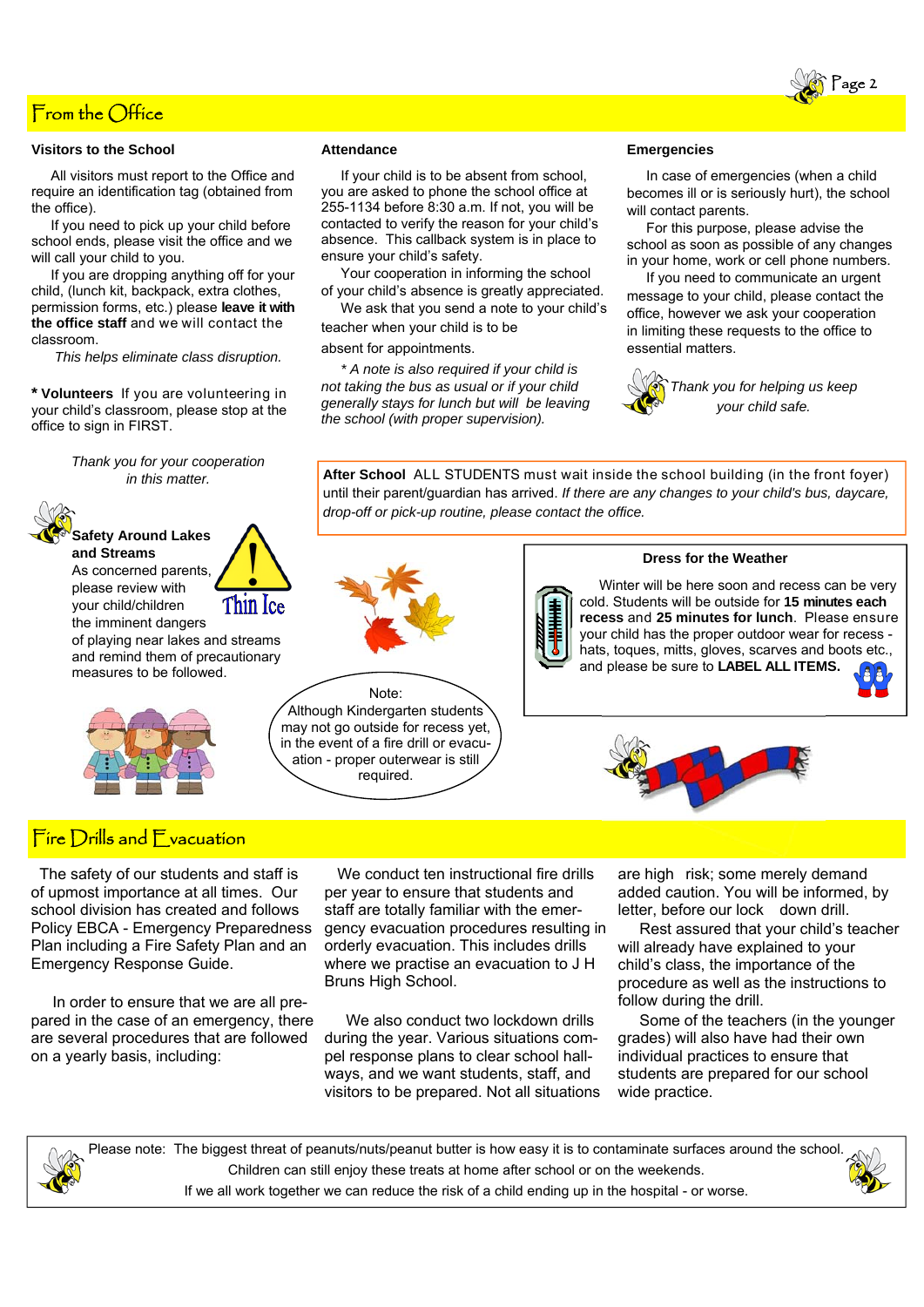

# From the Lunch Room

 Please note: The biggest threat of peanuts/nuts/peanut butter is how easy it is to contaminate surfaces around the school.



 Children can still enjoy these treats at home after school or on the weekends. If we all work together we can reduce the risk of a child ending up in the hospital - or worse.

 Please read all labels before sending something to school. Items that are labeled: "MAY CONTAIN PEANUTS OR TREE NUTS" are not allowed at school.

 **Remember** to ask your child **not** to share his/her lunch.

**MILK** is sold in the lunchroom for 75₵ (seventy-five) cents - white or chocolate.

For your convenience  $\frac{1}{2}$ you may purchase a pre-paid milk card (20 milks) from the office for \$15.00 (cash or cheque).



*Please ensure your child's name is on his/her milk card as we cannot be responsible for lost cards.* 

# Halloween



Costumes (or pyjamas) will be allowed at school on Halloween Day. Your child may dress in any costume or pyjamas if

he/she wishes to do so, but it is optional. In order to ensure a safe and positive experience for all, please assist your child in being respectful of the following rules:

 1. **C**ostumes/**P**yjamas should be appropriate for the learning environment (costumes that promote violence which may frighten small children or of a sexist, racist or culturally insensitive nature are strictly prohibited).

 2. **C**ostumes/**P**yjamas must be comfortable for indoor temperatures and need to fit under a coat for recess.

 3. **C**ostumes can be easily taken off if needed for washroom needs.

 4. **A**void costumes which hang too low or have dangling parts (such as a long tail) that may cause children to trip as they walk, come down the stairs, going to Physical Education class or play at recess.

 5. **H**andheld accessories and masks are to be left at home for safety reasons please.

6. Minimum amount of make up is allowed (eg. Whiskers, moustache, eyebrows… no blood).

**The school will not responsible for any loss, damage or items left behind.** 

 With the goal of ensuring safety and order, students are required to abide by the code of conduct and to adhere to the following expectations for behaviour.

 Students who are unable to abide by these expectations may lose the privilege of staying at school for lunch.

- I will remain seated and eat my own lunch at my own place.
- I will use a speaking voice when talking to others in the eating area.
- If I need help, I will raise my hand and a
- lunch supervisor will come and help me.
- When the lunch supervisor gives the signal for our attention, I will stop talking and listen.
- After eating, I will clean my area and I will put my garbage in the garbage container or in the recycling bin before leaving the lunchroom.
- I will take home what belongs to me after lunch to reuse or to recycle.
- I will listen to, and cooperate with the lunch supervisors, both indoors and outdoors.

 **By cutting fruits** and vegetables into bite-size pieces, you can help make lunch time easier for your child.

 **Please** ensure your child has the proper utensils for lunch as these will not be supplied by the school.

 **Small** children have small hands and it can be difficult to open containers for lunch. Please make sure your child is able to open his/her thermos or any other food container he/she brings.



Please ensure all containers are **leak-proof**.

**Microwaves** are **not** provided. *Please do not send food that needs to be heated.* 





# **What is the Teal Pumpkin Project®?**



Launched in 2014 by Food Allergy Research & Education (FARE), the Teal Pumpkin Project® promotes safety, inclusion and respect of individuals managing food allergies.

 This movement offers an alternative for kids with food allergies, as well as other children for whom candy is not an option, and keeps Halloween a fun, positive experience for all!

We are proud to support the Teal Pumpkin Project<sup>®</sup>. Through this international initiative, families are encouraged to place a tealcoloured pumpkin in front of their home to show they have non-food treats available for children with food allergies and other kids for whom candy is not an option. Its aim is to create a safer and happier Halloween for all!

### **For more information visit:**

**http://foodallergycanada.ca/teal-pumpkinproject/**

 We would also like to take this time to remind parents about our nut safe policy at school.

 If you are sending any food items, please send only store bought food items to share on Halloween day.

 Home baking is not always a guarantee that there are no traces of nuts or peanuts from items used in the home.

 Any home baking or treats that are brought to school will be returned.

 We thank you for your understanding in this matter.

*In keeping with the Louis Riel School Division's Healthy Eating policy, and our own school's no nuts policy, please refrain from sending leftover* 



Your cooperation and collaboration in ensuring that your child respects the above expectations will ensure a positive and pleasant day for everyone.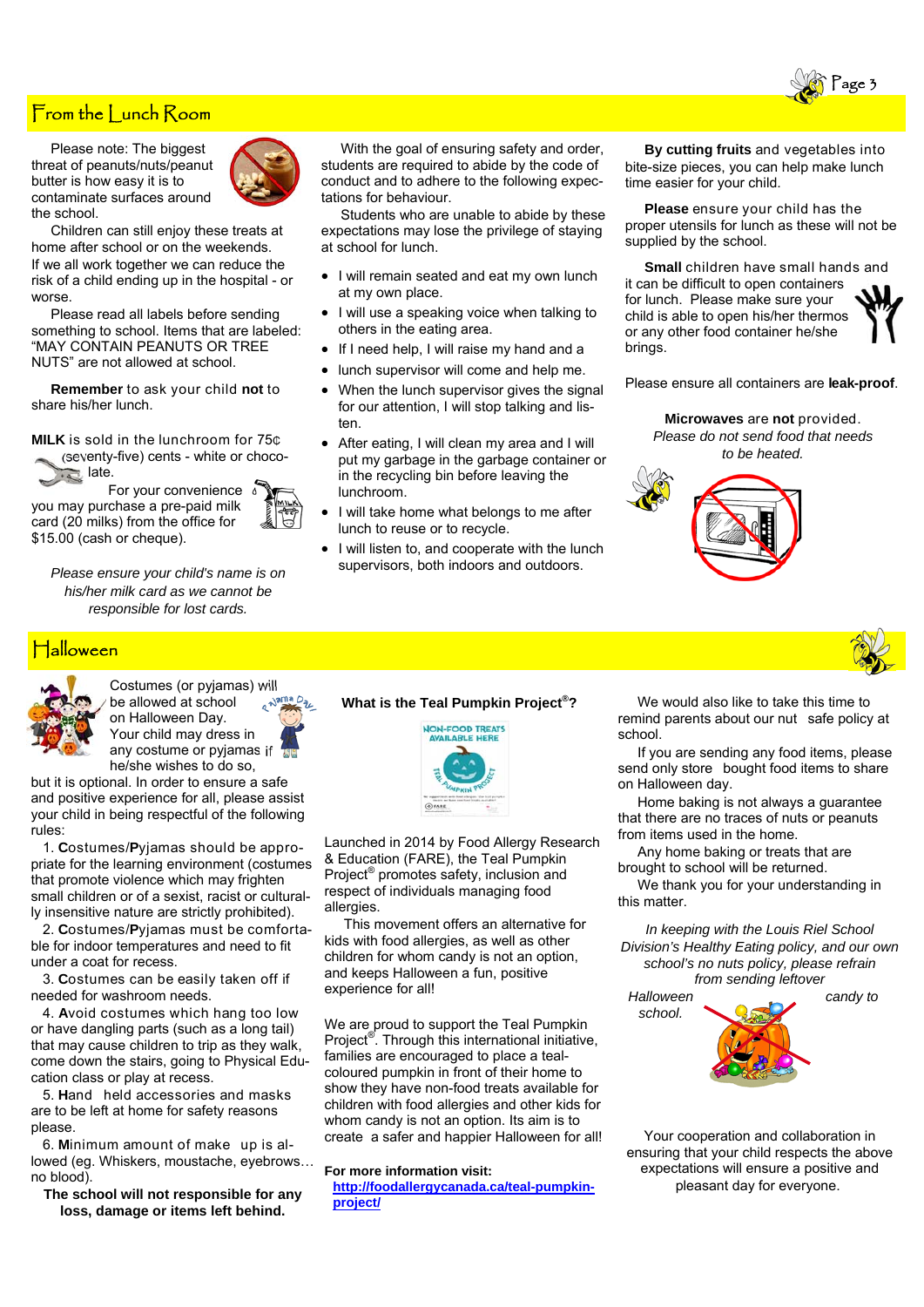# Spirit of Giving

 *November and December are the months of giving in the Louis Riel School Division and École Van Belleghem is proud to be a part of it. Every year staff and students help to support the many less fortunate families in the City of Winnipeg by donating food, clothes, toys and/or money. We are proud to partner with the following organizations:*

**Koats for Kids.** For the past 26 years, Koats for Kids has been creating

and distributing new and gently used winter outerwear free of charge to Winnipeg children and their families. Please drop off new and/or

opportunities for kids to be kids by collecting

gently used winter clothing to our school.

# **École Van Belleghem Mitten Tree**

Instead of ornaments, we decorate our Christmas tree with new and/or gently used mittens, hats, scarves etc. If you would like to help decorate our tree, please drop your "decorations" at the school during December.





New unwrapped toys, food, or cash - the Christmas Cheer Board accepts all the



above to help families in need this holiday season.



*Please consider giving generously to help the less fortunate.* 

# Louis Riel School Division Protocol for the Resolution of Concerns

 **The** Louis Riel School Division Protocol for resolving concerns or conflicts strives to maintain positive, honest and respectful relationships to address misunderstandings that may occur between members of its school community. When such misunderstandings occur, the central priorities must be:

 - *the best interests of students who may be affected by the misunderstanding;* 

 *- providing opportunities for the person(s) most closely involved in the misunderstanding to resolve it promptly and conclusively*.

 Differences of opinion are a normal part of human relationships and offer opportunities for communication, new learning and improved relationships.

 In all cases, clear, timely and direct communication assists effective resolution of misunderstandings:

 *- When you have a concern regarding a matter involving your young person(s) and another student, beginning with your young person's classroom teacher may help. S/he may direct the inquiry further to another* 

*classroom teacher or the administration. However, you may believe the situation is more appropriately addressed by the administration team. If whomever you decide to consult about a conflict between students is not immediately available, leave phone numbers and times when the teacher/ administrator can return your call.* 

 *- If you have a concern involving a staff member, please contact that person as your first step. Again, if that person is not immediately available, leave information that will assist him/her to contact you. Once in contact with the staff member, state your concern as clearly and calmly as is possible. This is an opportunity to ensure that any missing information is provided to resolve the concern. Most, if not all, differences can be resolved satisfactorily at this level.* 

 In either instance, if your concern is not satisfactorily resolved your next step is to speak with the Principal or Vice-Principal at the school after informing the staff member that you intend to do so. This action supports

honest working relationships between parents/guardians and staff members.

 The majority of concerns are resolved at the school level. However, if your concern remains unresolved after discussion with the Principal or Vice-Principal, again after informing him/her of your wish to do so, contacting the Superintendent's Department is appropriate.

 If the concern cannot be resolved by contacting the Superintendent's Department, you may then direct your concern, in writing, to the Louis Riel School Board. The Board will respond, usually following inquiries with the involved parties.

 The Board and the Superintendent's Department trust that this process will result in the satisfactory resolution of those concerns which may, from time to time, arise between members of our school community.

 Your cooperation with this Protocol is helpful and appreciated.

#### **Communication is the key!**

# Report Cards

 Report Cards will be sent home on **Friday, November 18, 2016.** 

 Parent - Student - Teacher Conferences will be held during the evenings of Tuesday, November 22 and Thursday, November 24, 2016. (*Please note: Kindergarten parents will also be able to meet with Mme Suggitt all day Thursday, November 24th from 8:45- 7:30* 

 To help your meeting(s) be as productive as possible, here are a few tips on how to prepare yourself.

#### **Before You Go**

 Talk to your child to find out if there are things to be discussed with the teacher. Make a list of the things you want to

talk about. For example:

- what the teacher expects from my child;

- how my child's work is being evaluated;

- school activities in which I can participate in that will help my child;

- how much time to be spent on homework each night;

- how often report cards are sent home;

- how my child is getting along with other students.

 When you are there, ask the teacher what you can do at home to help your child. **After You Go**

 Talk to your child about the meeting and discuss positive comments made by the teacher. Feel free to call the teacher if necessary.





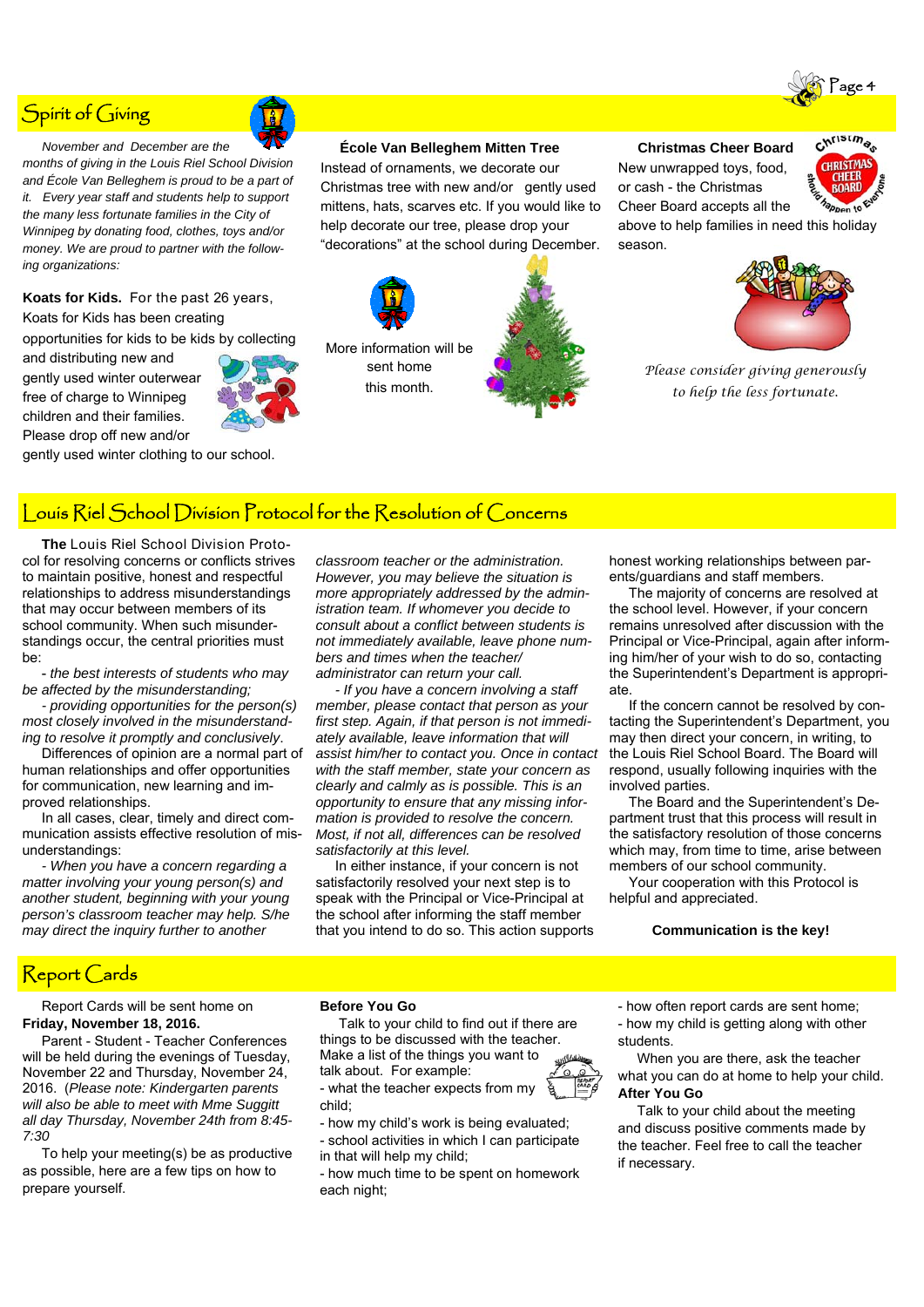# Halloween Safety Tips

#### **Costumes**

- Look for costumes and accessories such as beards, wigs, wings and tails that are labelled flame-resistant. Flowing skirts and capes, baggy sleeves and over-sized costumes can all be hazards around candles or flames.
- Nylon or heavyweight polyester costumes are best. Remember, flame-resistant does not mean fire-proof.
- Pick brightly coloured costumes that can be clearly seen by motorists. Add reflective tape to the costume to increase visibility.
- Use make-up or face paint instead of masks improperly fitted masks can interfere with your child's vision or breathing.
- Before using face paint or make-up, do a patch test to see if your child is sensitive or allergic to something in the cosmetic. Even products labelled as "hypoallergenic" can still cause allergic reactions.
- If you do choose a mask, make sure it fits properly and allows them to see and breathe easily.
- Do not use contact lenses that change eye colour or create special effects because they can cause injury to a child's eyes.
- Avoid costumes that are too big or have long dangling pieces that children can trip over.
- Ensure that toy weapons and similar accessories are made of soft or flexible material. Hard or rigid costume accessories can cause accidents.
- Choose costumes that fit well and can be worn over warm clothing to protect your child against cold and wet weather.





• Keep your children safe by teaching them to stay visible and to be aware of their surroundings.



- Go trick or treating with your children each year until they are old enough to go with a friend.
- Give each child a flashlight to carry, to make them more visible to motorists and others.
- Tell your children to stay in well-lit areas and only visit homes that have their outside lights turned on. Make sure they know never to go inside homes or cars.
- Teach your children to be careful when crossing the street. Make sure they look both ways and only cross when no cars are coming. Cross streets at the corner, and never cross between parked cars.

### **Tricks and Treats**

- Always examine the treats and toys that are brought home before giving them to your children.
- Tell your children not to eat any treats until you have looked them over.
- Be careful when giving children any treats that could be potential choking hazards such as chewy candies, peanuts and *hard candies.*
- *Check toys or novelty items for small parts and do not let children under three years of age play with them.*

http://healthycanadians.gc.ca/security-securite/home-maison/halloween-eng.php

# Parent to Parent

A calm and happy school morning begins the night before. Go to bed knowing everything's in order with these tips:

- \* Check the weather forecast and help your child choose clothes, coat and shoes.
- \* Have her stow her back pack by the door. Be sure she has put in homework, lunch money and permission slips.
- \* Together, plan breakfast and pack a healthy snack or lunch.
- \* Test your youngster for tomorrow's quiz one last time.

*Tip: In the morning, set a timer (the oven works if you don't have a port able Ɵmer) to go off five minutes before your child has to leave. That will be the signal to put on socks and shoes and head out the door.*

### **MORNING MEALS**

What better way to start the day than with a nutritious – and delicious – breakfast. These easy treats can be made the night before and reheated in the microwave.

#### **A.M. Burritos**

Whisk some eggs or egg substitute with fat-free milk or water, and scramble in a nonstick pan. Place on a whole wheat tortilla, and top with canned pinto beans and low-fat shredded cheddar cheese. Roll up.



#### **Breakfast Burgers**

Combine 1 lb. lean ground beef with ¼ cup no-sugar applesauce, and 1 tsp. steak sauce. Shape into small patties, and cook in a skillet 3 to 5 minutes per side. Serve on whole-wheat buns.

### **French Toast**

Mix 2 eggs with 1/8 cup milk. Add a tsp cinnamon.. Dip whole grain bread into the mixture to coat. Sauté in a nonstick pan until brown on both sides. Sprinkle with icing sugar (optional). Enough for 4 slices.



LEADING QUESTIONS: At meal or snack time, ask your child questions that will bring healthy responses. Examples: "Would you like water or milk to drink?" "Do you want an apple or an orange for dessert?" Giving only healthy choices leaves no room to ask for soda or candy.

**MODEL TV ALTERNATIVES:** Do you spend your evening curled up in front of the television? If so, you're passing on the TV habit to your youngster. While some television is okay try to show there are healthier ways to spend time: playing tag or kickball, reading, shooting hoops.

**DID YOU KNOW?** There's one vitamin that's best obtained outside. It's Vitamin D, and an important nutrient for growth and development. The best way to get Vitamin D is from sunlight, so make sure your kids spend some time outdoors each day. Other sources include milk, or cereal fortified with Vitamin D, salmon, tuna fish, and eggs.

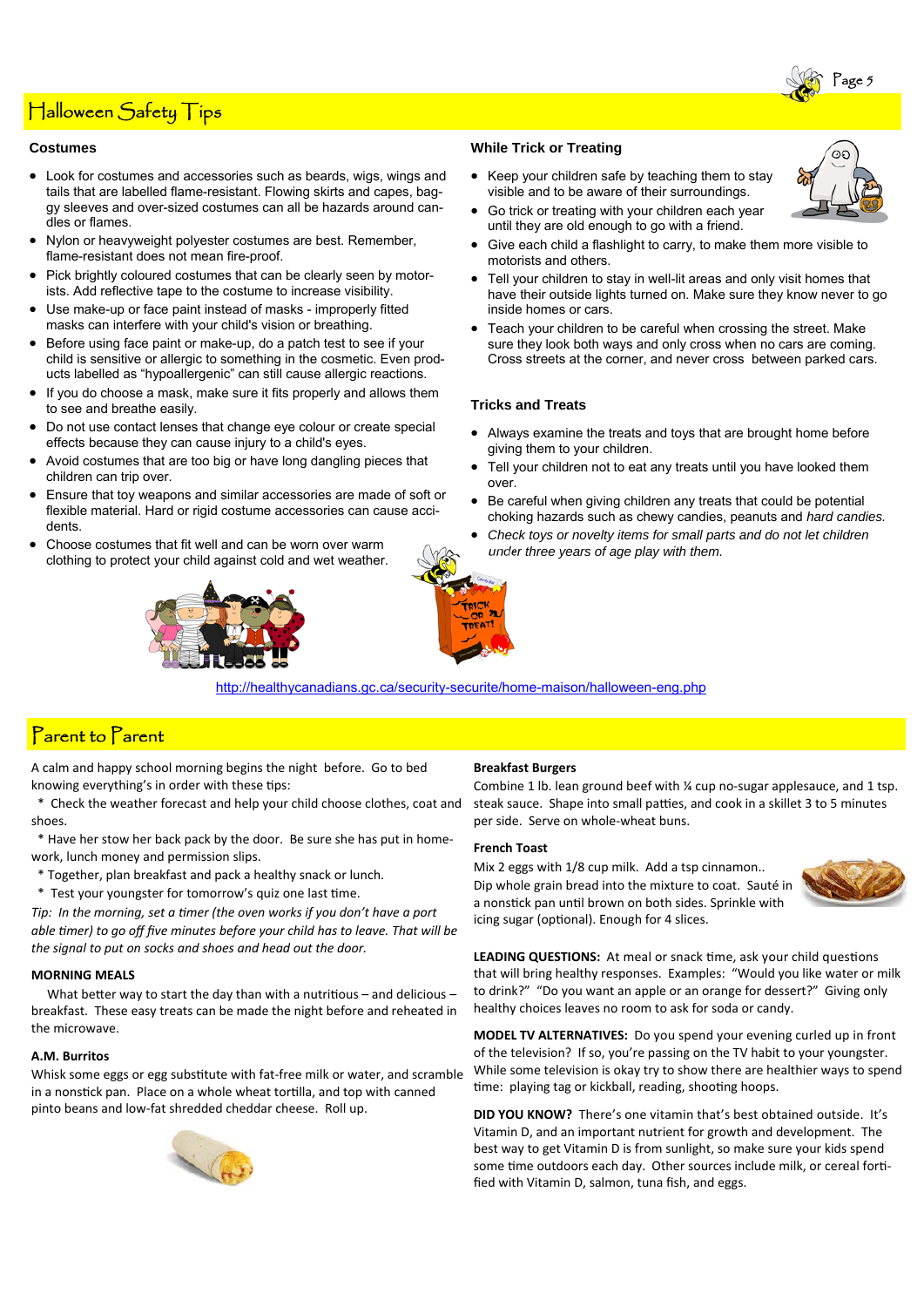# Peanut/Nut Safe School

### **Peanut Butter-Less Lunches**

 Are you finding it challenging to make lunches and snacks for your children without the famous peanut butter sandwich? Well, say goodbye to the old stand-by and hello to easy-to-make peanut-free lunches.

 If you are concerned that your child will not be getting enough protein at lunch without peanut butter, you'll be happy to know that they're probably getting more than enough protein each day already. Most people can easily meet their daily protein requirements by choosing foods from the four food groups of Canada's Food Guide to Healthy Eating. While protein is primarily found in Meat & Alternates and Milk Products, smaller amounts are also in the Grain Products and Vegetables and Fruit groups.

 The following foods have approximately the same amount of protein as 2 tablespoons of peanut butter (1 serving of Meat & Alternatives):

**1 oz. meat** 

- **1 oz. cheddar cheese**
- **1 cup yogurt**
- **1 cup Raisin Bran (Post)**

**1 cup milk** \* *In fact, one slice of cheese pizza has almost two times the protein as 2 tablespoons of peanut butter*.

# $P$ eanut/Nut Questions and Answers

### **School Lunch Ideas - Easy, Nutritious & Peanut Butter-less!**

 The lunch meal should contain at least one food from each of the four food groups of Canada's Food Guide to Healthy Eating. *Mix and Match to plan a balanced lunch*, remembering to read the labels of pre-packaged foods or ingredients you use in home-prepared foods:

| <b>Meat &amp; Alternatives:</b><br>hard boiled egg<br>chick peas<br>refried beans<br>leftover chicken leg<br>cold meatloaf<br>cold cuts<br>hot chili con carne<br>hot vegetarian chili<br>hot beef stew<br>leftover pizza<br>hot baked beans<br>hot lentil soup | <b>Grain Products:</b><br>bread - whole wheat, rye,<br>cracked wheat, oatmeal<br>pumpernickel<br>bagels, rolls, buns<br>English muffin<br>leftover pasta like macaroni &<br>cheese or spaghetti<br>muffins<br>pita bread<br>crackers |
|-----------------------------------------------------------------------------------------------------------------------------------------------------------------------------------------------------------------------------------------------------------------|--------------------------------------------------------------------------------------------------------------------------------------------------------------------------------------------------------------------------------------|
| <b>Vegetables &amp; Fruit:</b><br>fresh fruit<br>canned fruit in own juices<br>fruit juice<br>vegetable sticks (with dip)<br>vegetable juice                                                                                                                    | <b>Milk Products:</b><br>2%, 1% skim milk<br>yogurt<br>cheese<br>cottage cheese<br>milk-based custard or pudding<br>milk-based cream soup<br>quark cheese<br>cheese slices                                                           |

# **Avoiding Peanuts in Schools and Other Group Settings**

### *Why has my child's school asked me to avoid sending peanut products?*

Whether it is your child or another child in the same school, daycare or camp that has a peanut allergy, everyone's co-operation may be necessary to help make that environment as peanut-free as possible. Peanut allergies are usually severe and can be fatal. In fact, even a tiny amount of exposure to peanut particles or residue through the eyes, nose or mouth can cause a peanut allergy sufferer to experience strong reactions. Without medical treatment, the person can die within minutes.

### *Can't the allergic child just avoid peanuts?*

Because of the nature of peanut allergies, having the allergic child simply avoid peanut products is not enough. Peanuts tend to leave residue on things like utensils, containers and tabletops. Even unintentionally sniffing peanuts or touching something with peanut residue can prove fatal to the allergic child.

#### *Are peanuts the same as nuts?*

No. Peanuts are "ground" nuts and thus are not really nuts but a member of the legume family.

Although it would be unusual for someone to be allergic to other legumes, it is possible, especially to soy. All other nuts are "tree" nuts, e.g. walnuts, cashews, almonds, etc. Allergies to tree nuts are unusually severe as well. It is rare, although possible, for someone to be allergic to both nuts and peanuts. On the other hand, most people who are allergic to one tree nut are also allergic to other tree nuts and sometimes to seeds as well.

### **Example Peanut Butter-less Menus**

| <b>Monday</b>          | Tuesday                                        | Wednesday              | <b>Thursday</b>       | Friday                   |
|------------------------|------------------------------------------------|------------------------|-----------------------|--------------------------|
| sliced meat, cheese    | cold hard boiled egg,                          | crackers with cheese   | leftover pizza slice, | leftover spaghetti with  |
| and lettuce in a pita, | celery stuffed with soft cubes (or slices) and |                        | green pepper rings,   | meat sauce, vegeta-      |
| carrot sticks, orange  | cheese, raisin bran                            | sliced cold cuts, cu-  | yogurt, fruit juice   | bles & dip, fresh fruit, |
| slices, milk           | muffin, milk pudding,                          | cumber slices, canned  |                       | milk                     |
|                        | fruit juice                                    | fruit (in juice), milk |                       |                          |